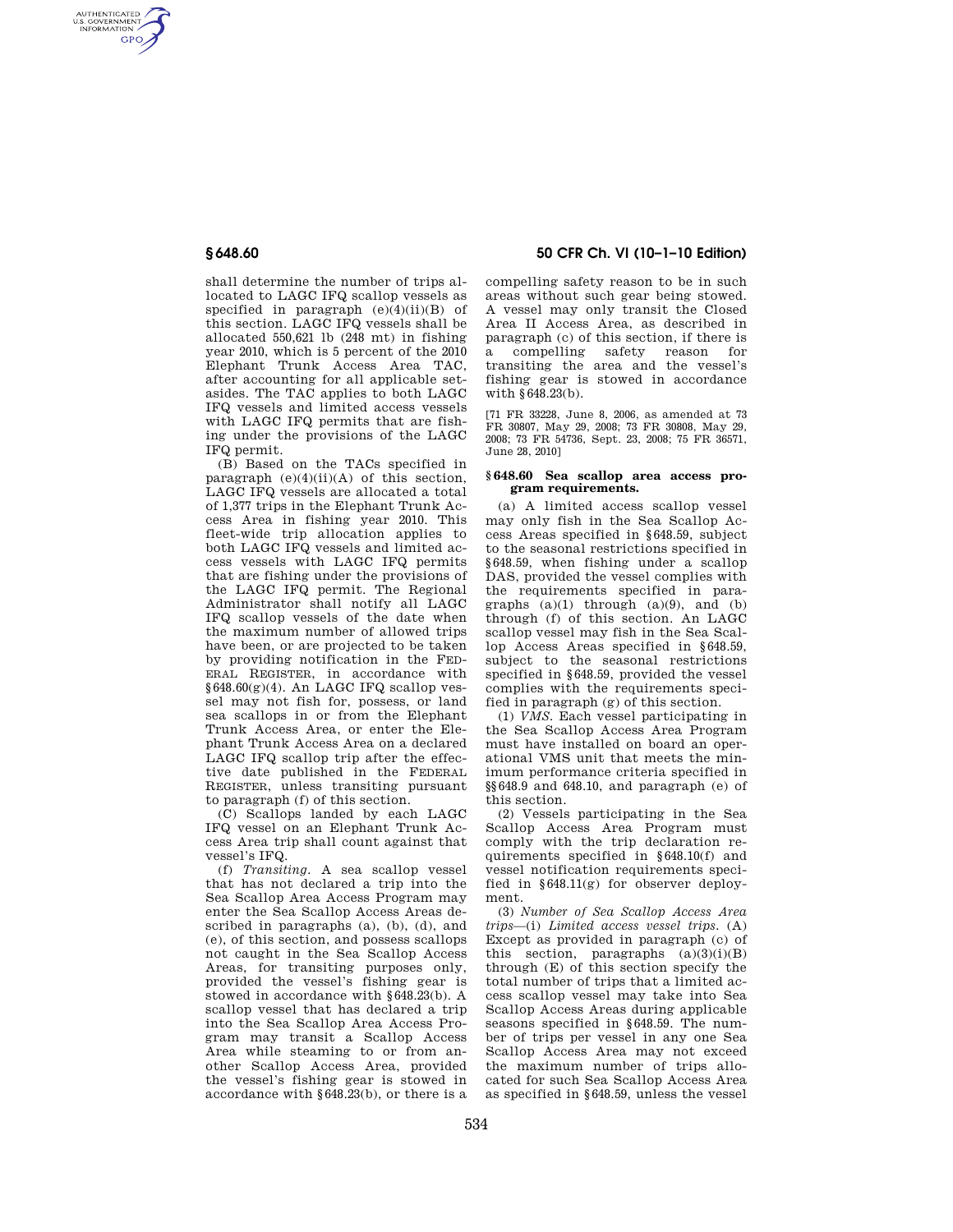owner has exchanged a trip with another vessel owner for an additional Sea Scallop Access Area trip, as specified in paragraph  $(a)(3)(ii)$  of this section, or has been allocated a compensation trip pursuant to paragraph (c) of this section.

(B) *Full-time scallop vessels.* A fulltime scallop vessel may take two trips in the Elephant Trunk Access Area, one trip in the Delmarva access area,<br>and one trip in the Nantucket and one trip in the Lightship Access Area, subject to the following seasonal trip restrictions.

(*1*) A full-time scallop vessel may not take more than two of its three allocated scallop access area trips during the period June 15 through August 31, or may not fish for, possess, or retain more than a combined total of 36,000 lb (16,329 kg) of scallops, the equivalent of two full trip possession limits specified in  $§648.60(a)(5)(i)(A)$ , during this time period from the Delmarva and Elephant Trunk Access Areas specified in §648.59(a) and (e). For example, a fulltime vessel may declare up to two trips in the Elephant Trunk Access Area or up to one trip in the Elephant Trunk Access Area and one trip in Delmarva Access Area during June 15 through August 31. The remaining access area trips may be taken during the remainder of the fishing year, subject to the seasonal closures described under  $§648.59(a)(3)$  and (e)(3). This restriction does not include the additional possession allowance to defray the cost of carrying an observer as specified in §648.60(d) that occur during observed trips between June 15 through August 31.

(*2*) [Reserved]

(C) *Part-time scallop vessels.* A parttime scallop vessel is allocated two trips that may be distributed between access areas as follows: Two trips in the Elephant Trunk Access Area; one trip in the Elephant Trunk Access Area and one trip in the Nantucket Lightship Access Area; one trip in the Elephant Trunk Access Area and one trip in the Delmarva Access Area; or one trip in the Nantucket Lightship Access Area and one trip in the Delmarva Access Area.

(D) *Occasional scallop vessels.* An occasional scallop vessel may take one trip in the Elephant Trunk Access Area, or

one trip in the Nantucket Lightship Access Area, or one trip in the Delmarva Access Area.

(E) [Reserved]

(ii) *One-for-one area access trip exchanges.* If the total number of trips allocated to a vessel into all Sea Scallop Access Areas combined is more than one, the owner of a vessel issued a limited access scallop permit may exchange, on a one-for-one basis, unutilized trips into one access area for another vessel's unutilized trips into another Sea Scallop Access Area. One-forone exchanges may be made only between vessels with the same permit category. For example, a full-time vessel may not exchange trips with a parttime vessel, and vice versa. Vessel owners must request the exchange of trips by submitting a completed Trip Exchange Form at least 15 days before the date on which the applicant desires the exchange to be effective. Trip exchange forms are available from the Regional Administrator upon request. Each vessel owner involved in an exchange is required to submit a completed Trip Exchange Form. The Regional Administrator shall review the records for each vessel to confirm that each vessel has unutilized trips remaining to exchange. The exchange is not effective until the vessel owner(s) receive a confirmation in writing from the Regional Administrator that the trip exchange has been made effective. A vessel owner may exchange trips between two or more vessels under his/her ownership. A vessel owner holding a Confirmation of Permit History is not eligible to exchange trips between another vessel and the vessel for which a Confirmation of Permit History has been issued.

(iii) [Reserved]

(4) *Area fished.* While on a Sea Scallop Access Area trip, a vessel may not fish for, possess, or land scallops in or from areas outside the Sea Scallop Access Area in which the vessel operator has declared the vessel will fish during that trip, and may not enter or exit the specific declared Sea Scallop Access Area more than once per trip. A vessel on a Sea Scallop Access Area trip may not enter or be in another Sea Scallop Access Area on the same trip except such vessel may transit another Sea Scallop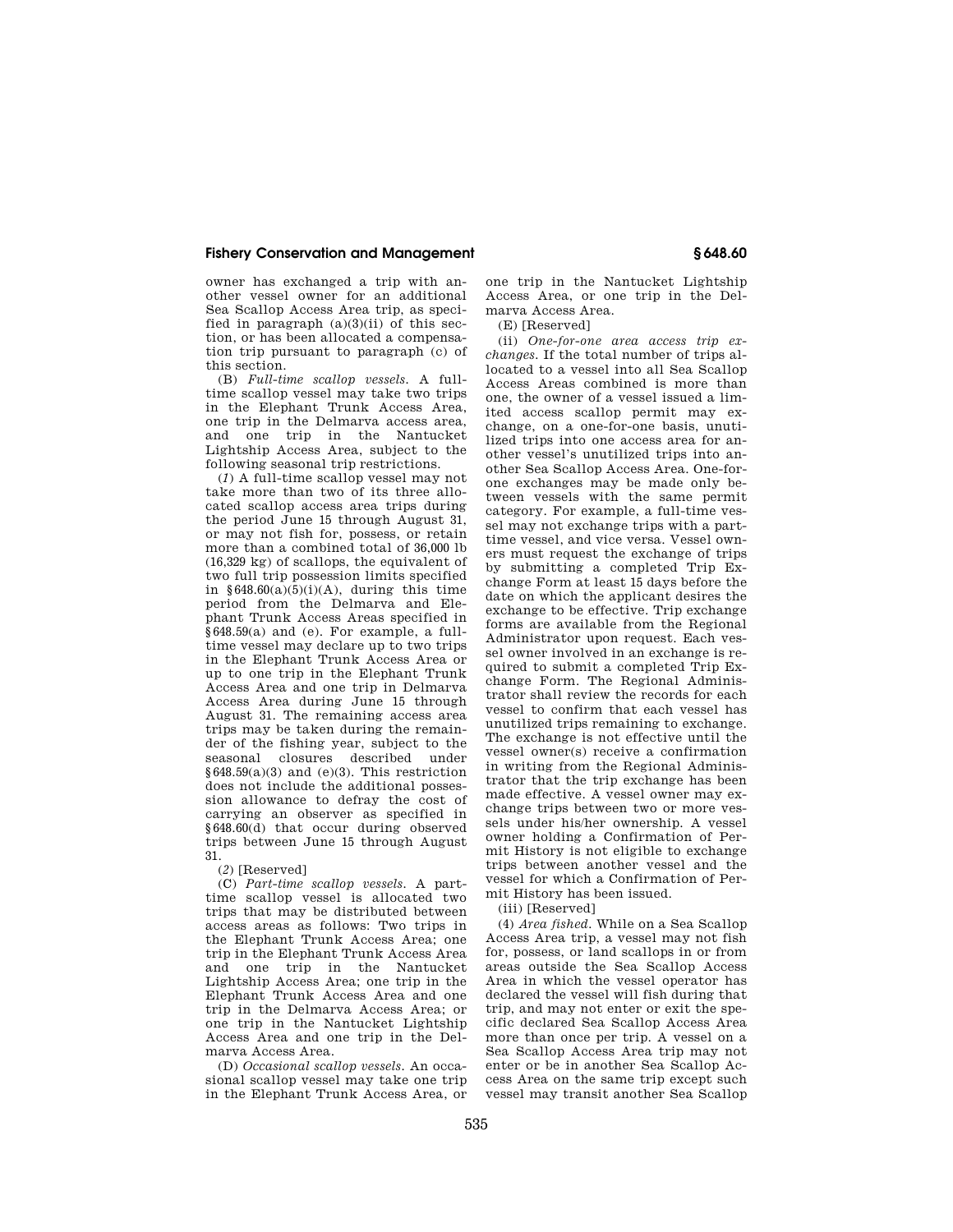Access Area provided its gear is stowed in accordance with §648.23(b).

(i) *Reallocation of trips into open areas.*  If the yellowtail flounder TAC allocated for a Scallop Access Area specified in §648.59(b) through (d) has been harvested and such area has been closed, a vessel with trips remaining to be taken in such Access Areas may fish the remaining DAS associated with the unused trip(s) in Open Areas, up to the<br>maximum DAS specified in specified §648.53(b)(4)(i) through (iii).

(ii) [Reserved]

(5) *Possession and landing limits*—(i) *Scallop possession limits.* Unless authorized by the Regional Administrator, as specified in paragraphs (c) and (d) of this section, after declaring a trip into a Sea Scallop Access Area, a vessel owner or operator of a limited access scallop vessel may fish for, possess, and land, per trip, scallops, up to the maximum amounts specified in the table in this paragraph (a)(5). A part-time or

## **§ 648.60 50 CFR Ch. VI (10–1–10 Edition)**

occassional limited access vessel that lawfully fishes for, possesses, and lands an amount of scallops greater than specified in this section in the 2010 fishing year shall have the excess pounds landed above the possession limit specified in this paragraph (a)(5) deducted from that vessel's 2011 possession limit. A full-time vessel shall not fish for, possess, or retain more than 36,000 lb (16,329 kg) of scallops from the Elephant Trunk and Delmarva Access Areas, combined, from trips taken between June 15 and August 31. This landing restriction does not include the additional possession allowance to defray the cost of carrying an observer as specified in §648.60(d) that occur during observed trips between June 15 through August 31. No vessel declared into the Access Areas as described in §648.59(a) through (e) may possess more than 50 bu (17.62 hL) of in-shell scallops outside of the Access Areas described in  $§648.59(a)$  through  $(e)$ .

| Fishing year | Permit category possession limit |           |                          |
|--------------|----------------------------------|-----------|--------------------------|
|              | Full-time                        | Part-time | Occasional               |
| 2010         |                                  |           | $6,000$ lb $(2,722$ kg). |

(ii) *NE multispecies possession limits and yellowtail flounder TACs.* A limited access scallop vessel that is declared into a trip and fishing within the Sea Scallop Access Areas described in §648.59(b) through (d), and issued a valid NE multispecies permit as specified in  $§648.4(a)(1)$ , may fish for, possess, and land, per trip, up to a maximum of 1,000 lb (453.6 kg) of all NE multispecies combined, excluding yellowtail flounder, subject to the minimum commercial fish size restrictions specified in §648.83(a)(1), and the additional restrictions for Atlantic cod, haddock, and yellowtail flounder specified in paragraphs  $(a)(5)(ii)(A)$  through (C) of this section. Such vessel is subject to the seasonal restriction established under the Sea Scallop Area Access Program and specified in  $§648.59(b)(4)$ , (c)(4), and (d)(4).

(A) *Atlantic cod.* Such vessel may bring onboard and possess only up to 100 lb (45.4 kg) of Atlantic cod per trip, provided such fish is intended for personal use only and cannot be not sold, traded, or bartered.

(B) *Haddock.* Such vessels may possess and land haddock up to the overall possession limit of all NE multispecies combined, as specified in paragraph  $(a)(5)(ii)$  of this section, except that such vessels are prohibited from possessing or landing haddock from January 1 through June 30.

(C) *Yellowtail flounder.* Such vessel must retain all yellowtail flounder that meet the minimum size restrictions specified under §648.83(a)(1).

(*1*) *Scallop Access Area TAC Availability.* After declaring a trip into and fishing within the Closed Area I, Closed Area II, or Nantucket Lightship Scallop Access Areas described in §648.59(b), (c), and (d), respectively, a scallop vessel that has a valid NE multispecies permit, as specified in  $$648.4(a)(1)$ , may possess and land yellowtail flounder, provided the Regional Administrator has not issued a notice that the scallop fishery portion of the TACs specified in §648.85(c) for the respective Closed Area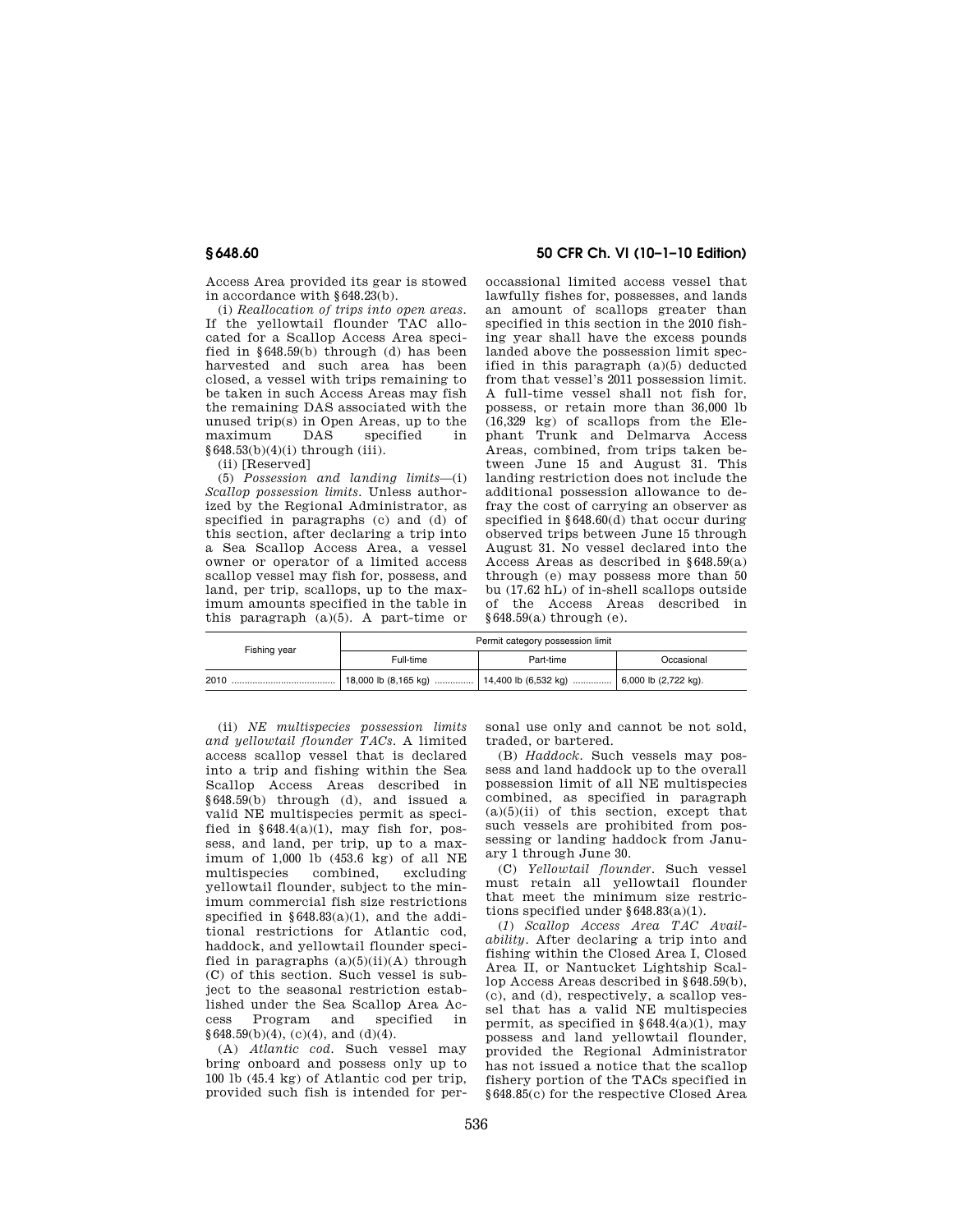I, Closed Area II, or Nantucket Lightship Scallop Access Areas have been harvested. The Regional Administrator shall publish notification in the FEDERAL REGISTER, in accordance with the Administrative Procedure Act, to notify scallop vessel owners that the scallop fishery portions of the TAC for a yellowtail flounder stock has been or is projected to be harvested by scallop vessels in any Access Area. Upon notification in the FEDERAL REGISTER that a TAC has been or is projected to be harvested, scallop vessels are prohibited from fishing in, and declaring and initiating a trip to the Access Area(s), where the TAC applies, for the remainder of the fishing year, unless the yellowtail flounder TAC is increased, as specified in paragraph  $(a)(5)(ii)(C)(3)$ of this section.

(*2*) *U.S./Canada Area TAC availability.*  After declaring a trip into and fishing in the Closed Area I or Closed Area II Access Area described in §648.59(b) and (c), a scallop vessel that has a valid NE multispecies permit, as specified in §648.4(a)(1), may possess and land yellowtail flounder, provided that the Regional Administrator has not issued a notice that the U.S./Canada yellowtail flounder TAC specified in §648.85(a)(2) has been harvested. If the yellowtail flounder TAC established for the U.S./Canada Management Area pursuant to  $§648.85(a)(2)$  has been or is projected to be harvested, as described in §648.85(a)(3)(iv)(C)(*3*), scallop vessels are prohibited from possessing or landing yellowtail flounder in or from the Closed Area I and Closed Area II Access Areas.

(*3*) *Modification to yellowtail flounder TACs.* The yellowtail flounder TACs allocated to scallop vessels may be increased by the Regional Administrator after December 1 of each year pursuant to §648.85(c)(2).

(iii) *NE multispecies possession limits and yellowtail flounder TAC.* Subject to the seasonal restriction established under the Sea Scallop Area Access Program and specified in §648.59(b)(4),  $(c)(4)$ , and  $(d)(4)$ , and provided the vessel has been issued a scallop multispecies possession limit permit as specified in  $§648.4(a)(1)(ii)$ , after declaring a trip into a Sea Scallop Access Area and fishing within the Access Areas described in §648.59(b) through (d), a vessel owner or operator of a limited access scallop vessel may fish for, possess, and land, per trip, up to a maximum of 1,000 lb (453. 6 kg) of all NE multispecies combined, subject to the minimum commercial fish size restrictions specified in  $§648.83(a)(3)$ , and the additional restrictions for Atlantic cod, haddock, and yellowtail flounder specified in paragraphs  $(a)(5)(iii)(A)$ through (C) of this section.

(iv) [Reserved]

(6) *Gear restrictions.* (*i*) The minimum ring size for dredge gear used by a vessel fishing on a Sea Scallop Access Area trip is 4 inches (10.2 cm) in diameter. Dredge or trawl gear used by a vessel fishing on a Sea Scallop Access Area trip must be in accordance with the restrictions specified in  $§648.51(a)$ and (b).

(*ii*) Vessels fishing in the Closed Area I, Closed Area II, and Nantucket Lightship Closed Area Sea Scallop Access Areas described in §648.59(b) through (d) are prohibited from fishing with trawl gear as specified in §648.51(f)(1).

(7) *Transiting.* While outside a Sea Scallop Access Area on a Sea Scallop Access Area trip, the vessel must have all fishing gear stowed in accordance with  $§648.23(b)$ , unless there is a compelling safety reason to be transiting the area without gear stowed.

(8) *Off-loading restrictions.* The vessel may not offload its catch from a Sea Scallop Access Area trip at more than one location per trip.

(9) *Reporting.* The owner or operator must submit reports through the VMS, in accordance with instructions to be provided by the Regional Administrator, for each day fished when declared in the Sea Scallop Area Access Program, including trips accompanied by a NMFS-approved observer. The reports must be submitted in 24-hour intervals, for each day beginning at 0000 hours and ending at 2400 hours. The reports must be submitted by 0900 hours of the following day and must include the following information:

(i) Total pounds of scallop meats kept, total number of tows, and the Fishing Vessel Trip Report log page number.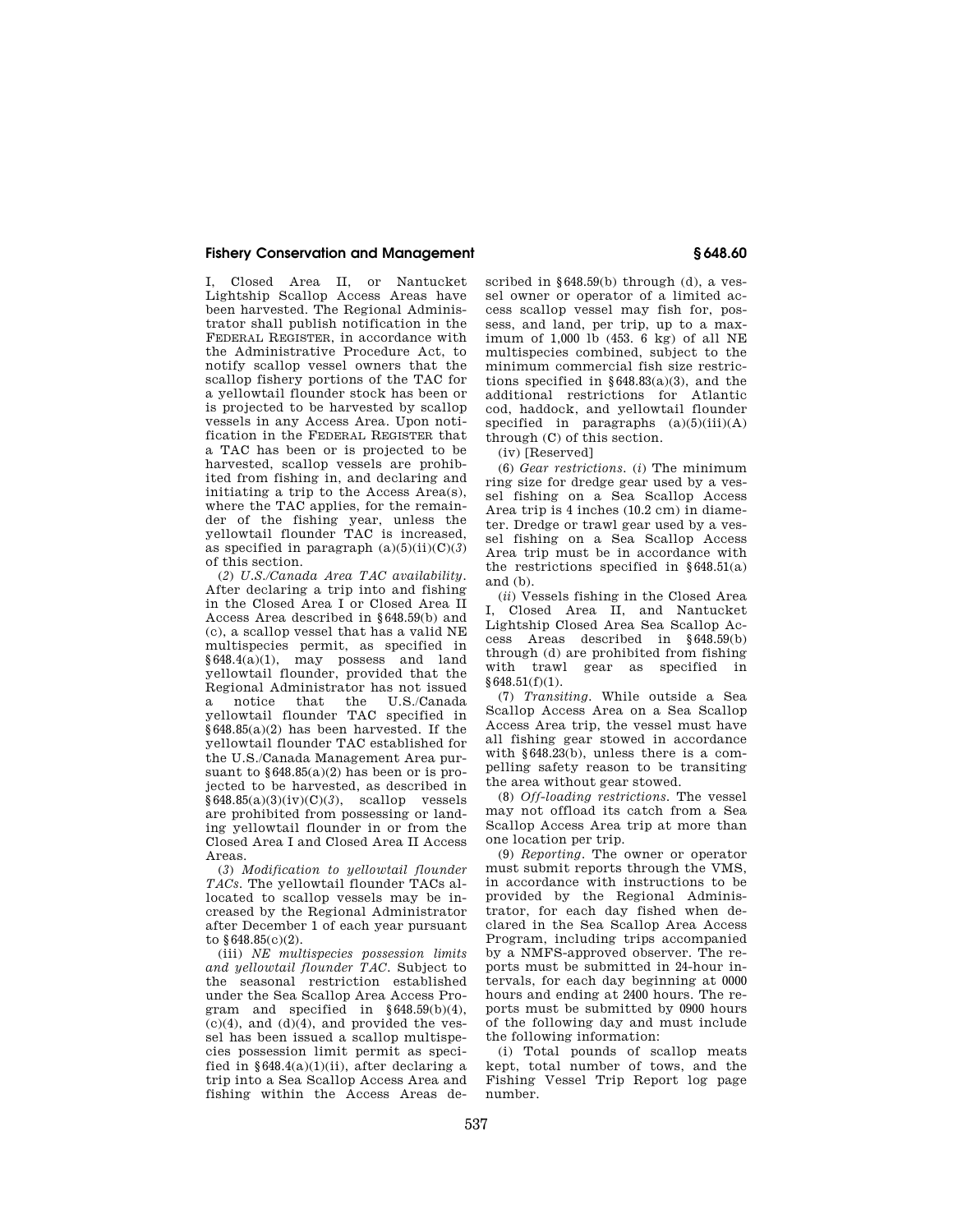(ii) Total pounds of yellowtail flounder kept and total pounds of yellowtail flounder discarded.

(b) [Reserved]

(c) *Compensation for Sea Scallop Access Area trips terminated early.* If a Sea Scallop Access Area trip is terminated before catching the allowed possession limit, the vessel may be authorized to fish an additional trip in the same Sea Scallop Access Area based on the following conditions and requirements.

(1) The vessel owner/operator has determined that the Sea Scallop Access Area trip should be terminated early for reasons deemed appropriate by the operator of the vessel;

(2) The amount of scallops landed by the vessel for the trip must be less than the maximum possession limit specified in paragraph  $(a)(5)$  of this section;

(3) The vessel owner/operator must report the termination of the trip prior to leaving the Sea Scallop Access Area by VMS email messaging, with the following information: Vessel name, vessel owner, vessel operator, time of trip termination, reason for terminating the trip (for NMFS recordkeeping purposes), expected date and time of return to port, and amount of scallops on board in pounds;

(4) The vessel owners/operator must request that the Regional Administrator authorize an additional trip as compensation for the terminated trip by submitting a written request to the Regional Administrator within 30 days of the vessel's return to port from the terminated trip; and

(5) The Regional Administrator shall authorize the vessel to take an additional trip and shall specify the amount of scallops that the vessel may land on such trip pursuant to the calculation specified in paragraph  $(c)(5)(i)$ of this section. Such authorization shall be made within 10 days of receipt of the formal written request for compensation.

(i) The amount of scallops that can be landed on an authorized additional compensation Sea Scallop Access Area trip shall equal the possession limit specified in paragraph  $(a)(5)$  of this section minus the amount of scallops landed on the terminated trip. For example, if the possession limit for a full-

## **§ 648.60 50 CFR Ch. VI (10–1–10 Edition)**

time vessel is 18,000 lb (8,165 kg) per trip, and the vessel lands 6,500 lb (2,948.4 kg) of scallops and requests compensation for the terminated trip, the possession limit for the additional trip is 11,500 lb (5,216.3 kg) or 18,000 lb (8,165 kg) minus 6,500 lb (2,948.4 kg)).

(ii) If a vessel is authorized more than one additional compensation trip into any Sea Scallop Access Area as the result of more than one terminated trip in the same Access Area, the possession limits for the authorized trips may be combined, provided the total possession limit on a combined additional compensation trip does not exceed the possession limit for a trip as specified in paragraph (a)(5) of this section. For example, a vessel that has two broken trips with corresponding additional compensation trip authorizations of 10,000 lb (4,536 kg) and 8,000 lb (3,629 kg) may combine the authorizations to allow one compensation trip with a possession limit of 18,000 lb (8,165 kg).

(A) Pursuant to §648.60(a)(3)(i)(B)(*1*), a full-time vessel may not take a compensation trip based on a single or multiple terminated trip(s) during the period June 15 through August 31 if the compensation trip would allow a vessel to land more than 36,000 lb (16,329 kg), the equivalent of two full access area trips, during the period June 15 through August 31, in the Elephant Trunk Access Area and Delmarva Access Area combined. For example, a vessel that terminated a trip in the Delmarva Access Area on June 1, 2010, and intends to declare two full trips in the Elephant Trunk Access Area access area from June 15 through August 31, must wait to fish its compensation trip in the Delmarva Access Area until November 1, 2010.

(B) [Reserved]

(iii) A vessel operator must comply with all notification requirements prior to taking an additional compensation trip, and for each such trip, must enter a trip identification number by entering the number in the VMS for each such trip. The trip identification number will be included in the Regional Administrator's authorization for each additional compensation trip. If a vessel operator is combining additional compensation trips, the trip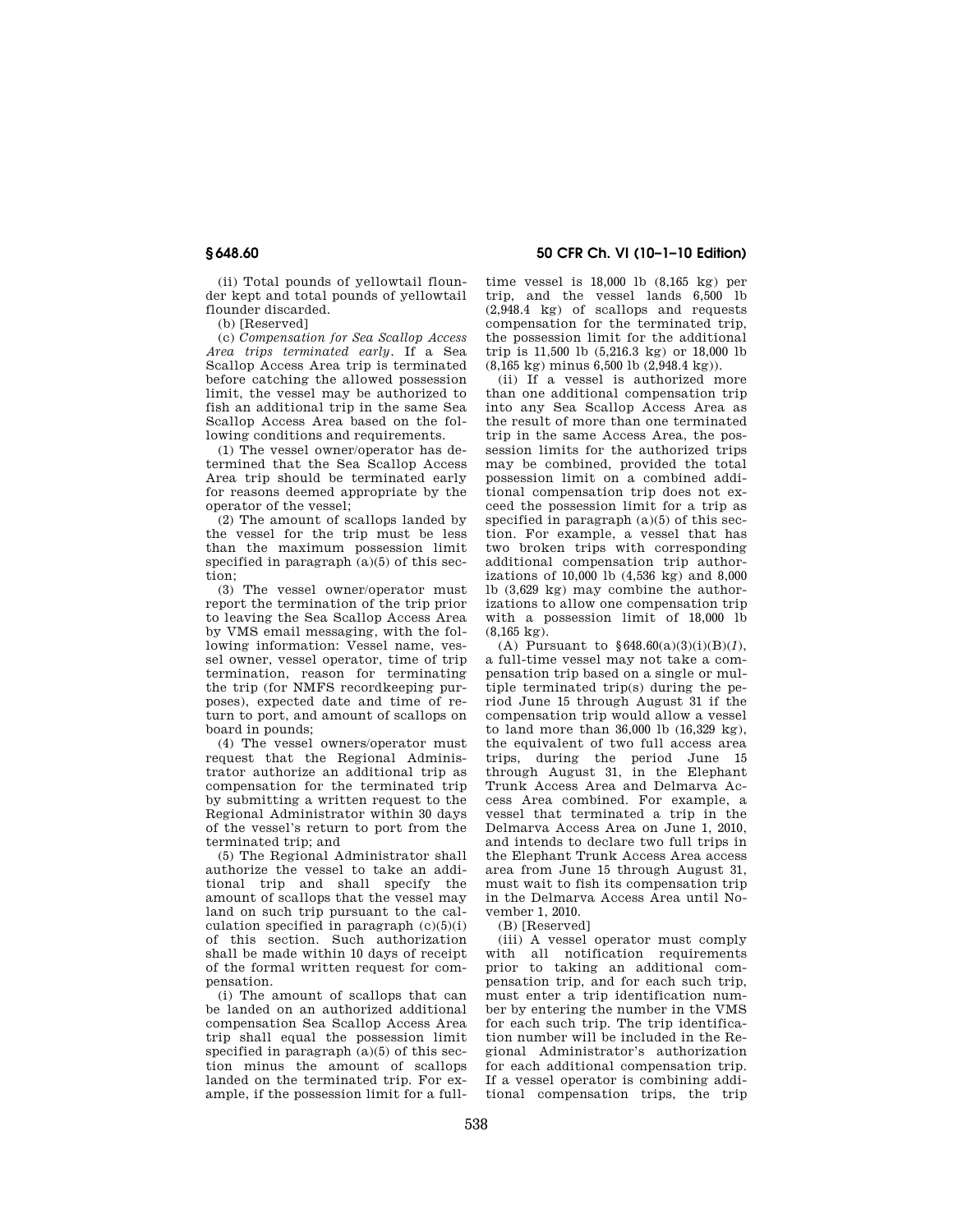identification numbers from each authorization must be entered into VMS. (iv) [Reserved]

(v) *Additional compensation trip carryover.* If an Access Area trip conducted during the last 60 days of the open period or season for the Access Area is terminated before catching the allowed possession limit, and the requirements of paragraph (c) of this section are met, the vessel operator shall be authorized to fish an additional trip as compensation for the terminated trip in the following fishing year. The vessel owner/ operator must take such additional compensation trips, complying with the trip notification procedures specified in paragraph  $(a)(2)(iii)$  of this section, within the first 60 days of that fishing year the Access Area first opens in the subsequent fishing year. For example, a vessel that terminates an Elephant Trunk Access Area trip on December 29, 2010, must declare that it is beginning its additional compensation trip during the first 60 days that the Elephant Trunk Access Area is open (March 1, 2011, through April 29, 2011). If an Access Area is not open in the subsequent fishing year, then the additional compensation trip authorization would expire at the end of the Access Area Season in which the trip was broken. For example, a vessel that terminates a Closed Area II trip on December 10, 2009, may not carry its additional compensation trip into the 2010 fishing year because Closed Area II is not open during the 2010 fishing year, and must complete any compensation trip by January 31, 2010.

(d) *Possession limit to defray costs of observers*—(1) *Observer set-aside limits by area*—(i) *Nantucket Lightship Access Area.* For the 2010 fishing year, the observer set-aside for the Nantucket Lightship Access Area is 58,910 lb (27 mt).

(ii) [Reserved]

(iii) *Elephant Trunk Access Area.* For the 2010 fishing year, the observer setaside for the Elephant Trunk Access Area is 113,530 lb (52 mt).

(iv) *Delmarva Access Area.* For the 2010 fishing year, the observer set-aside for the Delmarva Access Area is 58,850 lb  $(27 \text{ mt.})$ 

(2) *Increase in the possession limit to defray the costs of observers.* The Regional Administrator may increase the sea scallop possession limit specified in paragraph  $(a)(5)$  of this section to defray costs of at-sea observers deployed on area access trips subject to the limits specified in paragraph (d)(1) of this section. An owner of a scallop vessel shall be notified of the increase in the possession limit through a permit holder letter issued by the Regional Administrator. If the observer set-aside is fully utilized prior to the end of the fishing year, the Regional Administrator shall notify owners of scallop vessels that, effective on a specified date, the increase in the possession limit is no longer available to offset the cost of observers. Unless otherwise notified by the Regional Administrator, vessel owners shall be responsible for paying the cost of the observer, regardless of whether the vessel lands or sells sea scallops on that trip, and regardless of the availability of set-aside for an increased possession limit.

(e) *Possession limits and/or number of trips to defray the costs of sea scallop research*—(1) *Research set-aside limits and number of trips by area*—(i) *Nantucket Lightship Access Area.* For the 2010 fishing year, the research set-aside for the Nantucket Lightship Access Area is 117,820 lb (53 mt).

(ii) [Reserved]

(iii) *Elephant Trunk Access Area.* For the 2010 fishing year, the research setaside for the Elephant Trunk Access Area is 277,060 lb (126 mt).

(iv) *Delmarva Access Area.* For the 2010 fishing year, the research set-aside for the Delmarva Access Area is 117,700 lb (53 mt).

(2) *Increase of possession limit to defray the costs of sea scallop research.* The Regional Administrator may increase the sea scallop possession limit specified in paragraph (a)(5) of this section or allow additional trips into a Sea Scallop Access Area to defray costs for approved sea scallop research up to the amount specified in paragraph  $(e)(1)$  of this section.

(3) *Yellowtail flounder research TAC set-aside.* Vessels conducting research approved under the process described in §648.56, and in the Access Areas specified in §648.59(b) through (d) may harvest cumulative yellowtail flounder up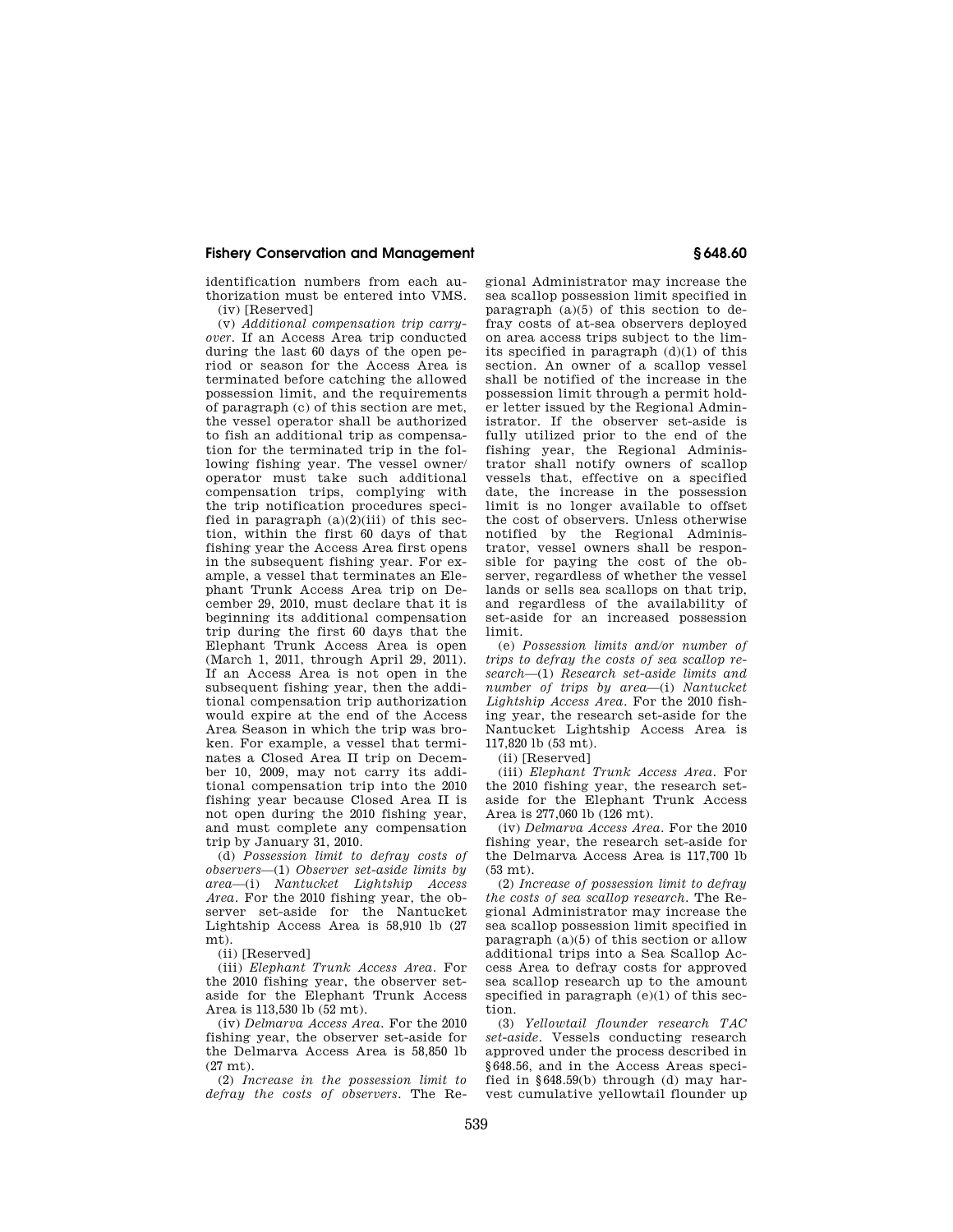to a total amount that equals 0.2 percent of the yellowtail flounder TACs established annually, according to the specification procedure described in §648.85(a)(2), and subject to the possession limits specified in paragraph  $(a)(5)(ii)(C)$  of this section. Once 0.2 percent of the yellowtail flounder TACs established according to the specification procedure described in §648.85(a)(2) has been harvested by research vessels, research may no longer be authorized in the applicable Access Area.

(f) *VMS polling.* For the duration of the Sea Scallop Area Access Program, as described in this section, all sea scallop vessels equipped with a VMS unit shall be polled at a minimum of twice per hour, regardless of whether the vessel is enrolled in the Sea Scallop Area Access Program. Vessel owners shall be responsible for paying the costs of polling twice per hour.

(g) *Limited Access General Category Vessels.* (1) An LAGC scallop vessel may only fish in the scallop access areas specified in  $648.59(a)$  through (e), subject to the seasonal restrictions specified in §648.59(a)(4), (b)(4), (c)(4), (d)(4), and (e)(3), and subject to the possession limit specified in §648.52(a), and provided the vessel complies with the requirements specified in paragraphs  $(a)(1)$ ,  $(a)(2)$ ,  $(a)(6)$  through  $(a)(9)$ ,  $(d)$ , (e), (f), and (g) of this section, and  $§648.85(c)(3)(ii)$ . A vessel issued both a NE multispecies permit and an LAGC scallop permit may fish in an approved SAP under §648.85 and under multispecies DAS in the Closed Area I, Closed Area II, and Nantucket Lightship Sea Scallop Access Areas specified in §648.59(b) through (d), provided the vessel complies with the requirements specified in  $§648.59(b)(5)(ii)$ , (c)(5)(ii), and  $(d)(5)(ii)$ , and this paragraph  $(g)$ , but may not fish for, possess, or land scallops on such trips.

(2) *Gear restrictions.* An LAGC IFQ scallop vessel authorized to fish in the Access Areas specified in §648.59(a) through (e) must fish with dredge gear only. The combined dredge width in use by, or in possession on board of, an LAGC scallop vessel fishing in the Access Areas described in §648.59(a) through (e) may not exceed 10.5 ft (3.2 m), measured at the widest point in the bail of the dredge.

# **§ 648.60 50 CFR Ch. VI (10–1–10 Edition)**

(3) *LAGC IFQ Access Area Trips.* An LAGC scallop vessel authorized to fish in the Access Areas specified in §648.59(a) through (e) may land scallops, subject to the possession limit specified in §648.52(a), unless the Regional Administrator has issued a notice that the number of LAGC IFQ access area trips specified in  $§648.59(a)(3)(ii),$  (b)(5)(ii), (c)(5)(ii),  $(d)(5)(ii)$ , and  $(e)(4)(ii)$  have been or are projected to be taken. Upon a determination from the Regional Administrator that the total number of LAGC IFQ trips in a specified Access Area have been or are projected to be taken, the Regional Administrator shall publish notification of this determination in the FEDERAL REGISTER, in accordance with the Administrative Procedure Act. Once this determination has been made, an LAGC IFQ scallop vessel may not fish for, possess, or land scallops in or from the specified Access Area after the effective date of the notification published in the FEDERAL REGISTER.

(4) *Possession Limits*—(i) *Scallops.* A vessel issued a NE multispecies permit and a general category scallop permit that is fishing in an approved SAP under §648.85 under multispecies DAS, and that has not enrolled in the LAGC Access Area fishery, is prohibited from possessing scallops. An LAGC scallop vessel authorized to fish in the Access Areas specified in §648.59(a) through (e) may possess scallops up to the possession limit specified in §648.52(a).

(ii) *Other species.* Unless issued an LAGC scallop permit and fishing under an approved NE multispecies SAP under NE multispecies DAS, an LAGC IFQ vessel fishing in the Access Areas specified in §648.59(a) through (e) is prohibited from possessing any species of fish other than scallops and monkfish, as specified in  $§648.94(c)(8)$ .

(5) *Number of trips.* An LAGC IFQ scallop vessel may not fish for, possess, or land scallops in or from the Access Areas specified in §648.59(a) through (e) after the effective date of the notification published in the FEDERAL REG-ISTER, stating that the total number of trips specified in  $§ 648.59(a)(3)(ii)$ ,<br>(b)(5)(ii), (c)(5)(ii), (d)(5)(ii), and  $(c)(5)(ii)$ ,  $(d)(5)(ii)$ , and